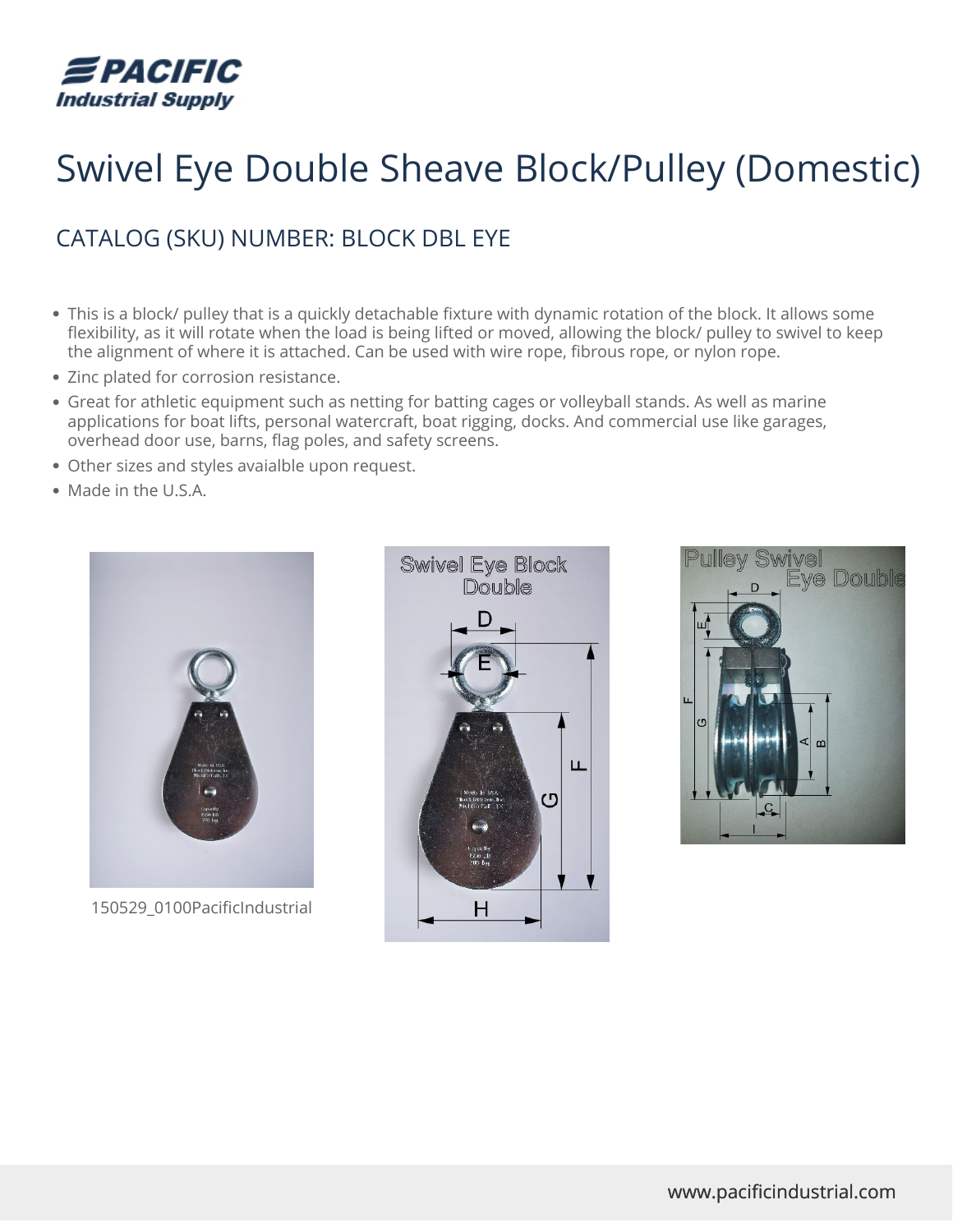

Pulley swivel eye double